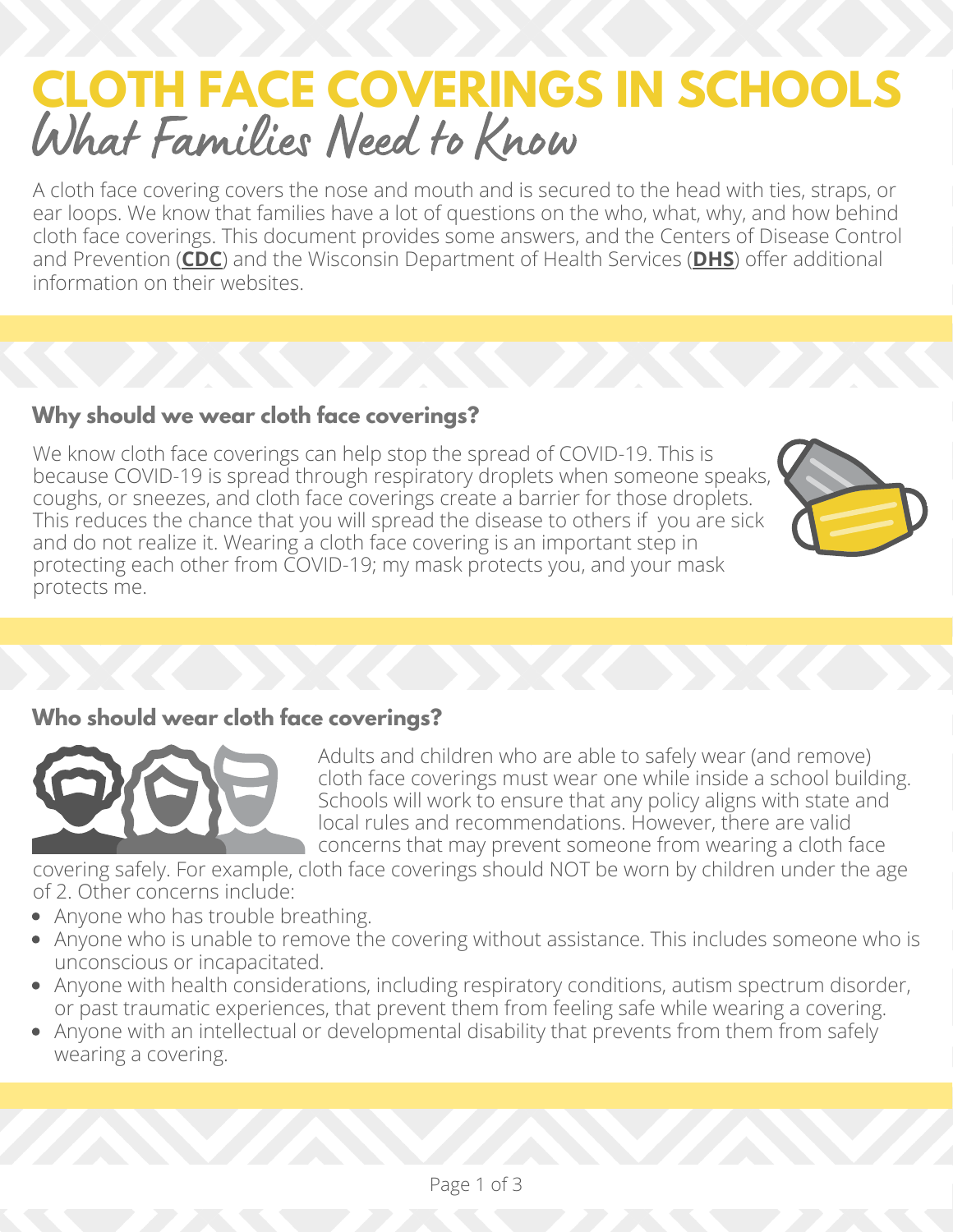# **How do we wear cloth face coverings most effectively?**

A cloth face covering should cover the nose and mouth, fit snugly on the face, and be secured in place via ear loops or strings that tie behind the head. Try to avoid touching the cloth face covering, especially if you haven't washed your hands recently. If it gets dirty, change it as soon as possible. Do not wear the same covering for more than one day without cleaning, and wash your covering after each day's use.

To keep your skin healthy when wearing a cloth face covering regularly, be sure to wash your face often, especially before and after using the covering. Applying moisturizer can help decrease friction and reduce irritation.





Cloth face coverings are most effective when combined with frequent hand washing, physical distancing (staying 6 feet apart from others), and avoiding being around people who are sick.

# **How do we care for cloth face coverings?**

One way to keep track of clean and dirty face masks would be to keep cloth face coverings in a designated bag or bin until they can be washed with hot water and dried on a hot cycle. If you are unable to machine wash the covering, you can wash it by hand with hot water and laundry detergent or a bleach solution before air drying it. If you are using a bleach solution, follow these steps with 5.25%-8.25% bleach:





- Prepare the bleach solution in one of the following two ways:
	- 4 teaspoons of bleach + 1 quart of room temperature water
- 5 tablespoons (1/3 cup) of bleach + 1 gallon of room temperature water
- Soak the cloth face covering in the bleach solution for 5 minutes.
- Rinse the covering thoroughly with cool or room temperature water.
- Discard the bleach solution down the drain.

Whether you are washing by hand with detergent or bleach solution, or if you are machine washing, it's best to dry the mask completely before wearing.